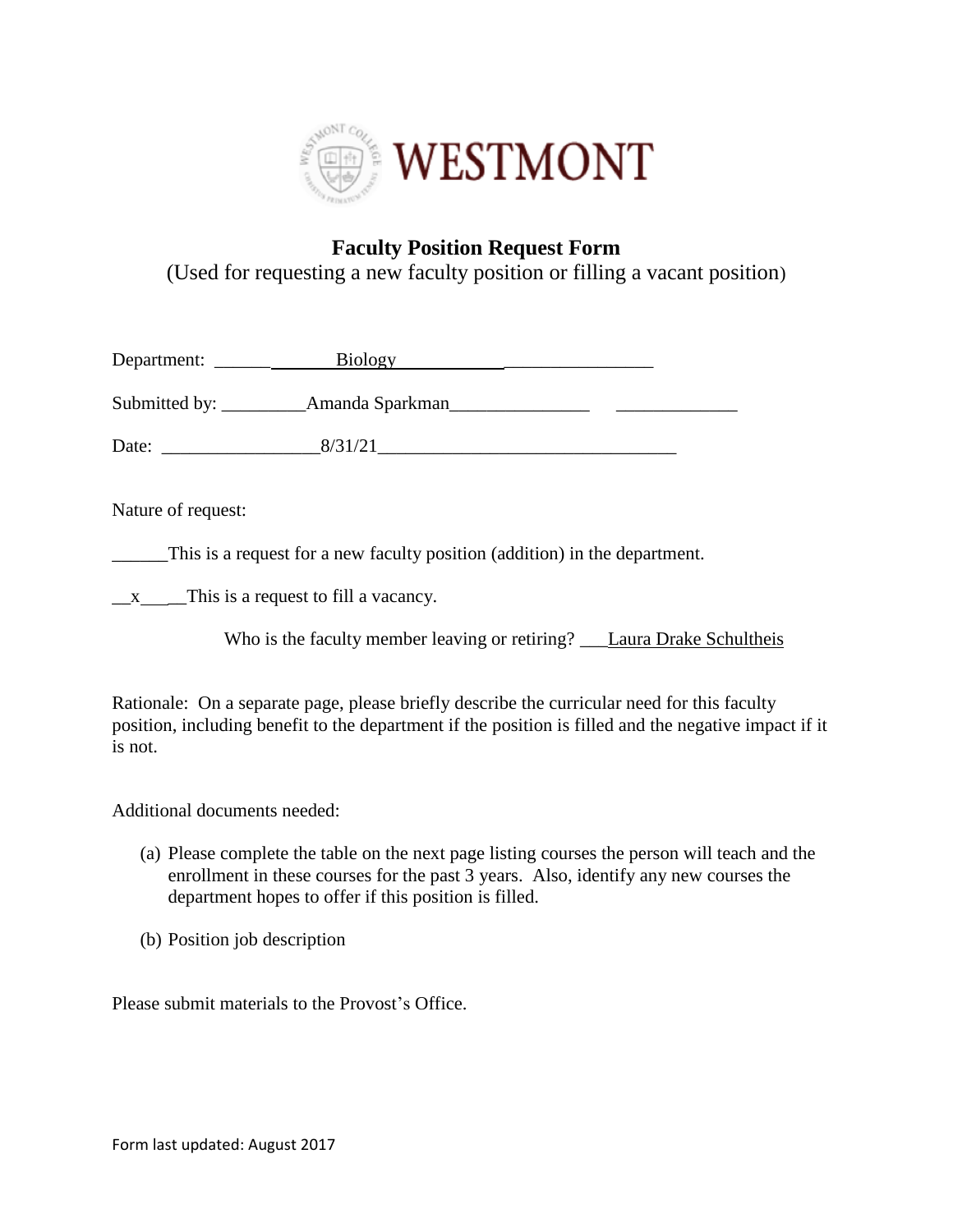# **Faculty Position Supporting Documentation**

Enrollment in course during the past 3 years

| Dept/Cr<br>Num.              |                                                                                                                                            | 2021      | 2020      | 2019      |  |  |
|------------------------------|--------------------------------------------------------------------------------------------------------------------------------------------|-----------|-----------|-----------|--|--|
| <b>BIO 005</b><br>/8         | General Biology I (2<br>sections)                                                                                                          | 71        | 87        | 71        |  |  |
| <b>BIO</b><br>130/7          | Cell Biology (lecture +<br>lab                                                                                                             | 19        | 9         | 16        |  |  |
| LS 012/4                     | Introduction to Life<br>Sciences                                                                                                           | 30        | 33        | 37        |  |  |
| <b>BIO</b><br>$\frac{XX}{4}$ | Upper-division course in<br>specialty area                                                                                                 | <b>NA</b> | <b>NA</b> | <b>NA</b> |  |  |
| <b>BIO</b><br>seminar/1      | Seminar in<br>Bioethics/Seminar in<br>Biological<br>Literature/Biology<br>practicum (all of which<br>can rotate through the<br>department) | <b>NA</b> | <b>NA</b> | <b>NA</b> |  |  |
|                              |                                                                                                                                            |           |           |           |  |  |
|                              |                                                                                                                                            |           |           |           |  |  |
|                              |                                                                                                                                            |           |           |           |  |  |
|                              |                                                                                                                                            |           |           |           |  |  |
|                              |                                                                                                                                            |           |           |           |  |  |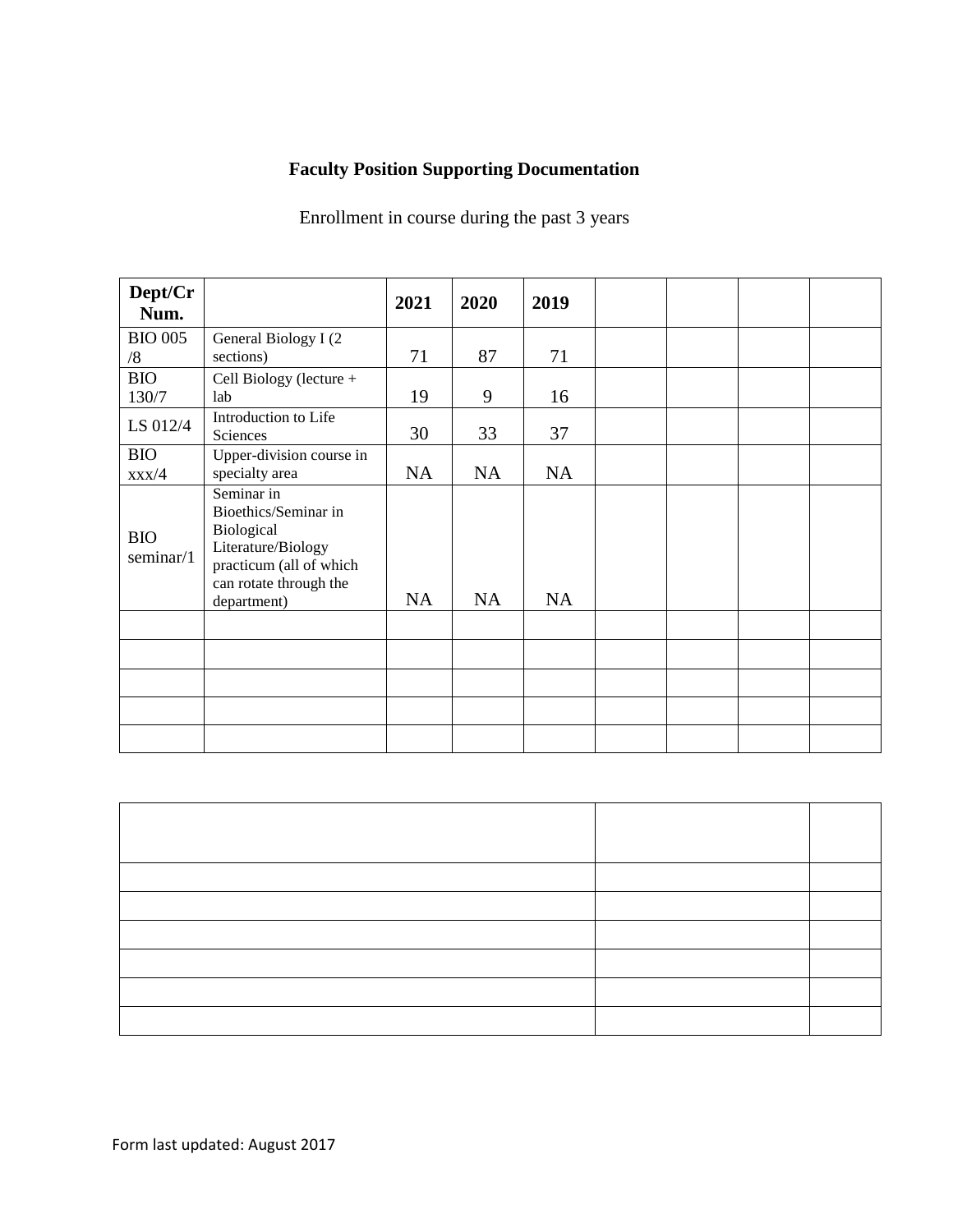### **Rationale:**

We are in need of a new faculty member to cover several courses critical to our major. Eileen McQuade, formerly full time in Biology, has been serving in the Provost office full time for the past few years. We have had Laura Drake Schultheis covering her courses in a 2-year position, but that position will come to a close in Summer 2022. We are now ready for a more permanent solution to covering these courses, as it is always extremely difficult to find suitable adjuncts to cover them—and in fact we feel very strongly that they are courses that need to be taught by a tenure-track faculty member. Furthermore, we need to have someone in place that can provide valuable research opportunities for students, both during the semester and during our summer research program. Given this, would like to conduct a search for a tenure-track position beginning Fall 2022. It is essential that we have someone that can cover General Biology I, which is one of the core introductory courses for major (note that Eileen previously taught Genetics, but now Yi-Fan Lu has taken that over, leaving General Biology I without a regular instructor). We also urgently need someone to cover Cell Biology lecture and lab, as this is a course particularly important for our pre-medical students, and foundational to our cellular/molecular biology track. We also hope to be able to resume fall offerings of Introduction to Life Sciences (or another Exploring the Life Sciences option), as well as have the new faculty member teach a new course in their specialty, providing much-needed diversity to our upperdivision cellular/molecular curriculum (for Eileen it was Immunology, but we'd be open to other disciplines, such as Developmental Biology, Neurobiology, etc.).

### **JOB ANNOUNCEMENT**

#### **Assistant Professor in Biology**

The Biology Department of Westmont College in Santa Barbara, CA, invites applications for a full-time teaching and research position as an Assistant Professor in a dynamic department with inquisitive and talented undergraduate students. An earned Ph.D. at the time of appointment is required, and postdoctoral research experience is preferred. Preference will be given to candidates with a specialty in cell biology, immunology, neurobiology, plant/animal developmental biology, and/or genomics/proteomics. The 24-unit teaching load will involve both classroom and laboratory instruction. Teaching assignments will include an introductory biology course, Cell Biology, and a course in the applicant's specialty. Candidates should be prepared to pursue an active research program that will engage undergraduate students both during the semester as well as in a 10-week summer research experience. Westmont College expects full-time faculty to support its mission as a Christian liberal arts college in the evangelical Protestant tradition. The position will be benefits-eligible, and start in late August 2022. Please visit <https://www.westmont.edu/office-provost/open-positions> to complete the application process. Questions regarding the position may be directed to the department chair, Dr. Amanda Sparkman, a[t sparkman@westmont.edu.](mailto:sparkman@westmont.edu) Review of applications will begin immediately and will continue until the position is filled.

Form last updated: August 2017